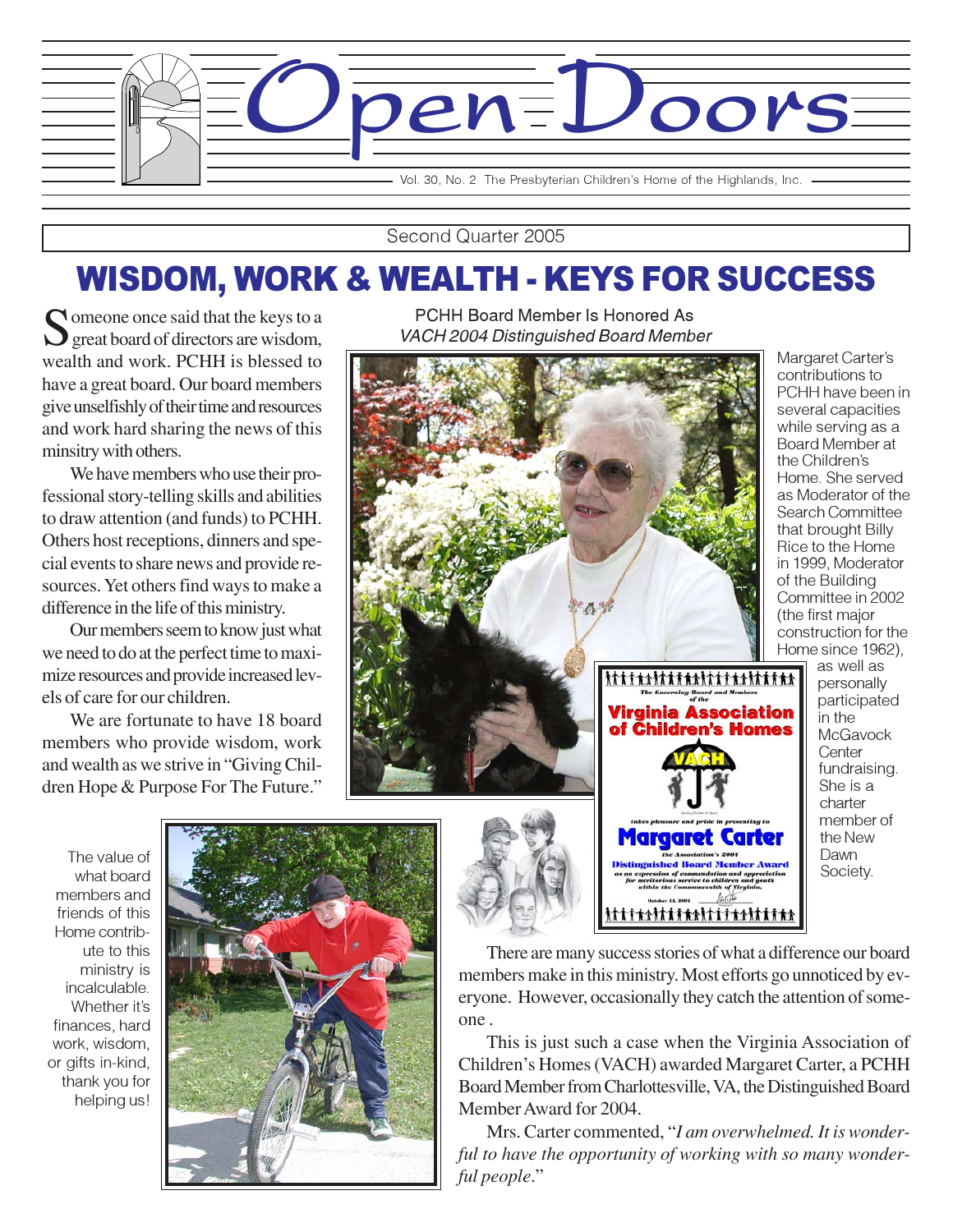

Billy Rice Executive Director

As a supporter of the Children's<br>Home, I know that you are aware of many of the components we need to provide a loving home for our children. I like to think of it as a triangle, with three equal but very distinctive parts.

Most people can identify two sides of the triangle immediately – our staff members, who help our children work through the problems that come from the years of abuse and neglect they experienced before they come into our care; and our donors, who create the financial resources we need to provide our children the best possible care and to keep our campus in tip-top shape.

The third section of the triangle is just as important, but not as well known. It is our Board of Directors, who are responsible for the governance and control of our ministry. Our Board members do this, and so much more!

Our Board consists of 18 Presbyterians from the Synod of the Mid-Atlantic who give their time, talents and financial resources to our ministry. They are the guiding hand which ensures that our programs are meeting the needs of our children and the decision makers who allow us to expand when necessary. They are the face of our agency across Virginia and beyond, and they do so with a lot of sacrifice and no expectation of personal gain or recognition.

Occasionally, though, one of our Board members receive special recognition. I hope you enjoy the story about Margaret Carter and the award she received from the Virginia Association of Children's Homes.

## New Dawn Society



in your estate planning and become a member of the New Dawn Society. Call for information.

### ANOTHER **SUCCESSFUL** FUNDRAISER



 $\sum$   $\sum$  are another step closer to our goal of becoming debt-free. Janet Rakes, Libby Beamer and Patsy Weeks recently hosted a fundraising dinner in Christiansburg for the McGavock Center debt reduction efforts.

Thank you dear friends! We thank everyone who participated. If you would like to host a fundraising reception or dinner in your area, call Wynette Yontz or E. C. Hill at (276) 228-2861.

Executive Director's Article Continued...

Margaret is richly deserving of the award, and we are truly blessed to have her and many just like her serving on our Board. It is the third side of the triangle that you never hear about, but without their strength and wisdom, the other sides would collapse. Please keep them in your prayers as they lead us in the service of God's children.

Billy

### Our On-Campus School, Remember PCHH The Minnick Philosophy...

ur on-campus school program with Minnick Education Center has been a key element in helping us truly meet our mission of "*Giving Children Hope & Purpose for the Future*."

We hope you enjoy a brief look inside the day-to-day philosophy of our on-campus school program. If you would like a tour of the McGavock Center to see first-hand what Minnick is doing for us, please call (276) 228- 2861 to arrange for a personal tour.

Our many thanks to Terri Webber and her dedicated staff for their assistance with the educational component of our program. Thank you!



Welcome Home Josh! Josh Fanning, a member of our alumni family who graduated in 2003 and joined the U. S. Army, recently returned home from a successful tour in Afganistan (file photo).

| pen Doors                                                                           |
|-------------------------------------------------------------------------------------|
| <b>BOARD OF DIRECTORS</b>                                                           |
| P.O. Box 545<br>* Harold Lamm - Martinsville, VA                                    |
| Wytheville, VA 24382<br>Libby Beamer - Christiansburg, VA                           |
| Bay Boyd - Eagle Rock, VA<br>(276) 228-2861                                         |
| Margaret Carter - Charlottesville, VA<br>FAX (276) 228-8154                         |
| Eural Clippard - Wytheville, VA<br>http://pchh.org                                  |
| Molly Copes - Yorktown, VA<br>info@pchh.org                                         |
| David Dickerson - Rockbridge Baths, VA                                              |
| Mary Lou Cox - Monterey, VA                                                         |
| **Joe Duckwall - Roanoke, VA<br>Giving Children                                     |
| Julia McAfee - Norton, VA<br>Hope & Parpose                                         |
| Mary Lee McGrady - Hillsville, VA<br>for the Future.<br>Marilyn Moore - Chester, VA |
| Cap Oliver- Vienna, VA                                                              |
| Tim Outlaw - Bristol, VA                                                            |
| This agency complies<br>with all state and federal<br>Nancy Schroeder - Edenton, NC |
| Catherine Shoulders - Roanoke, VA<br>non-profit fundraising                         |
| Sara Staley - Marion, VA<br>regulations. A financial                                |
| statement is available for<br>Frances Trent - Roanoke, VA                           |
| the asking.<br>*Moderator ** Vice-Moderator                                         |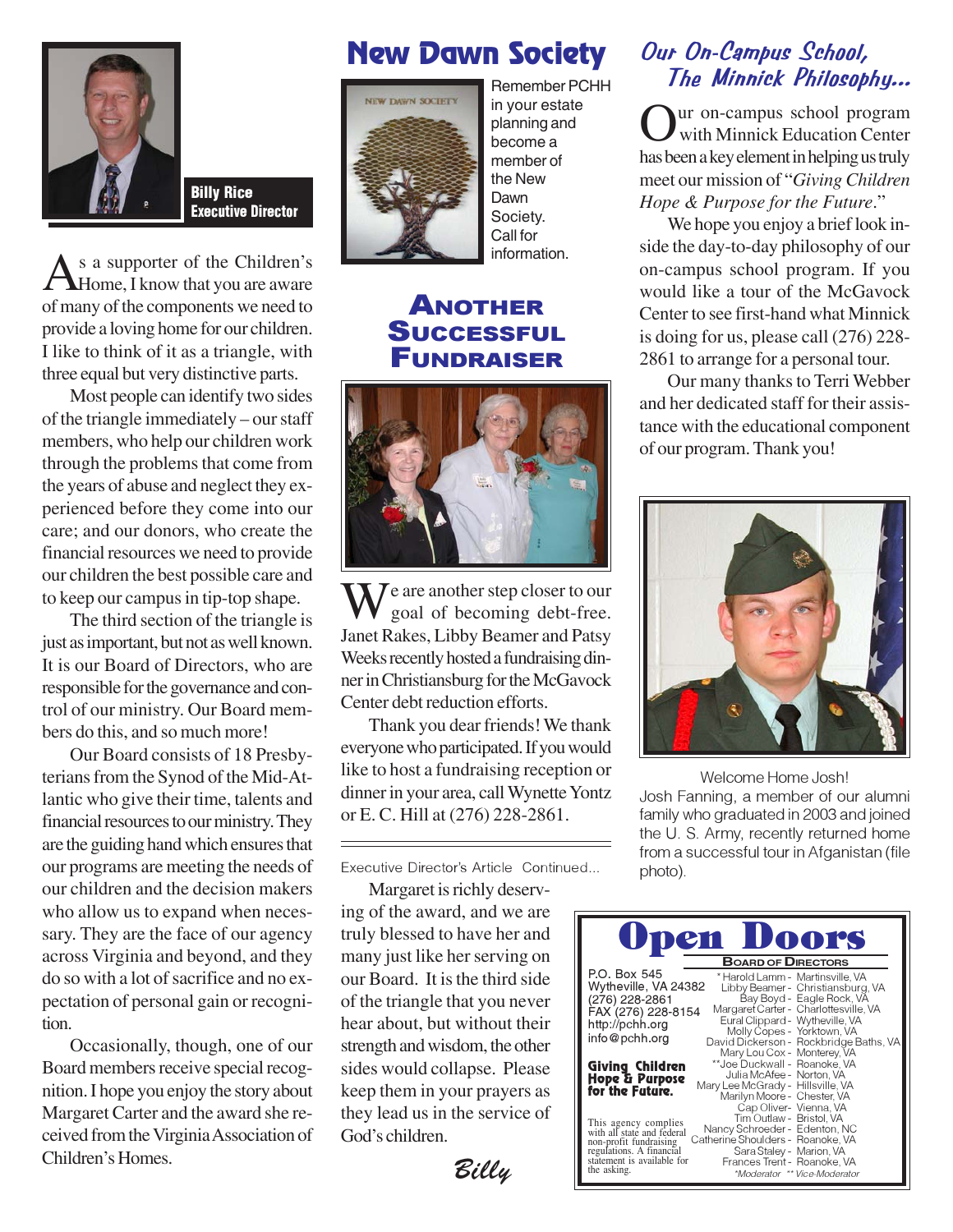

In our "intensive care academic setting" students are preparing for another grade, another school, another time later in their life. We help them to stay focused on their long-term goal.



It's also important to focus on the task at hand today. Each class, each challenge at hand, deserve their very best efforts.





We believe that students need to respect our differences and understand that diversity makes us stronger. **Students** must learn to

ask questions. It helps them to learn more, learn why and really understand.





Yes, we learn to disagree without being disagreeable. In the real world, people listen to our opinion if we are polite.

We all have our best subjects in school... and worst. Our teachers and staff help students become better at both. Success is sweet but not always easy.





We teach that the individual student is responsible for his/her own actions... the good, bad and ugly regardless of circumstances.

#### We value...

- our students as individuals... capable and able to academically and socially achieve.
- a safe, orderly and uninterrupted learning environment.
- each individual as a person with worth and dignity.
- integrity, self-respect and personal responsibility.
- the effort and involvement of each individual in his or her own education.

 $\sum$   $\sum$   $\sum$  are so pleased to be in partnership with Minnick Education Center of Lutheran Family Services ministry with our on-campus school program. Several key phrases come to mind:

- *Individualized Instruction*
- *Great GED Program*
- *Computer Assisted Curriculum*
- *Fully Accredited Program*
- *Successful SOL Testing*
- *Inclusion of Day Students*
- *Preparation for the Next Step*